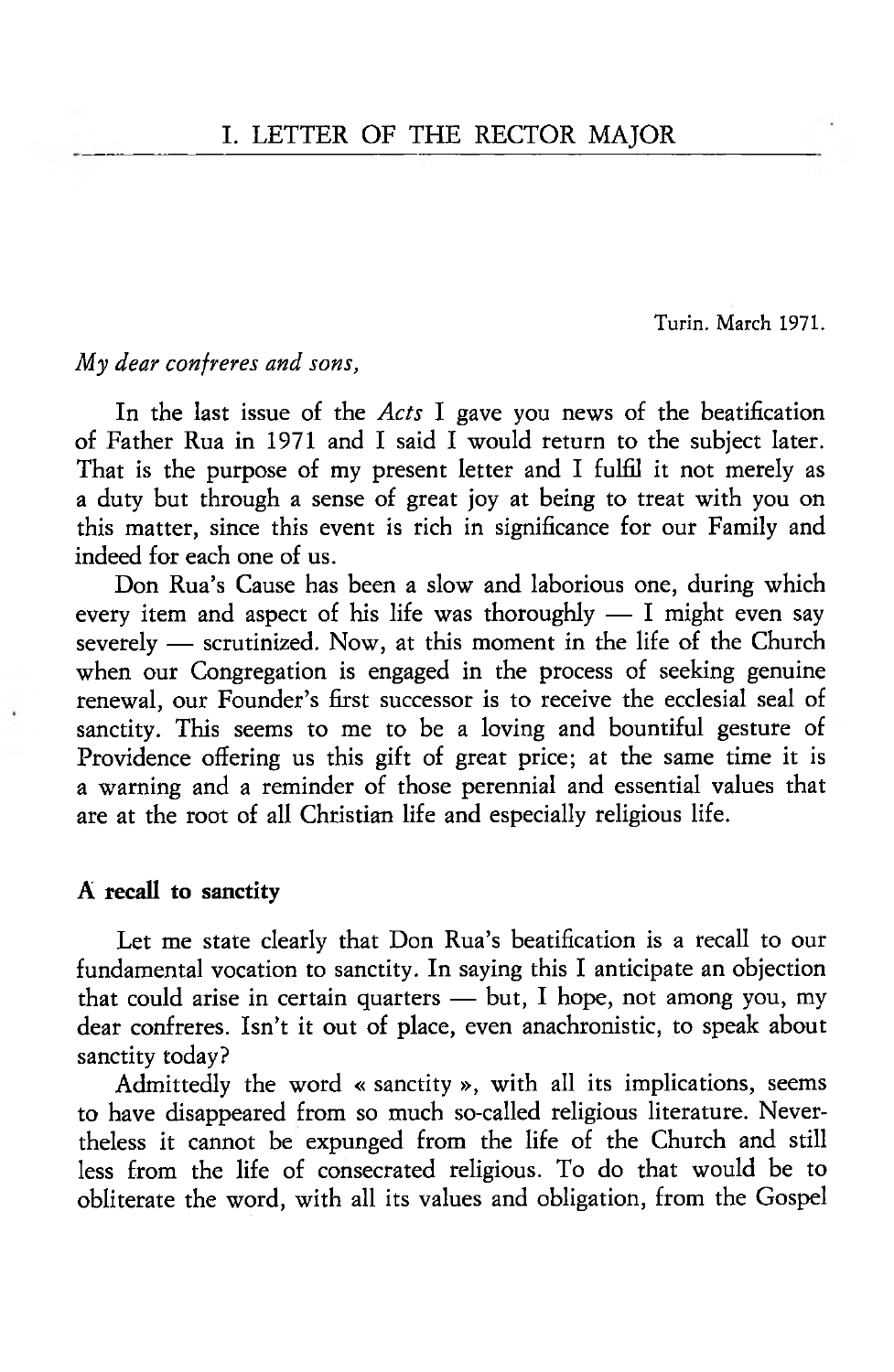itself and from the constant doctrine and life of the Church which inherits and fulfils the Gospel message.

But there is more to be said than that. In our very own times, more than two thousand Fathers of that same Vatican Council II that « flung open the windows of the Church » did not by any means delete sanctity in its documents. How could they without betraying their mandate? On the contrary, they re-studied and re-established the teaching of the Gospel, of the Apostles and of the unbroken line of the Fathers of the Church, recalling the entire People of God to its primary vocation to sanctity. That call, in fact, consists in living the Gospel, the whole Gospel — a life that in itself is a marvellous form of witnessing.

At the Council a certain bishop had this to say: « In the United States the only Gospel many atheists came into contact with was the Sisters they met in hospitals. The impact of this « Gospel » — neither read nor preached but seen in action — was attested by the curiosity aroused in them to get to know more about those women dressed in white. That first curiosity led on to wanting to hear about One who was still unknown to them and in whom these good women believed so much as to consecrate their lives to Him, giving up everything that life, beauty and ease could promise them so as to dedicate themselves to the service of others. What a marvellous way to start constructive dialogue with those who are far away! ».

Even a mere glance at the documents of Vatican II cannot hide the recurring summons to pursue holiness addressed to even the most diverse ranks of God's People. To bishops, workers, contemplatives, missionaries, married people, priests and religious — to all alike the Council documents recall the necessity of sanctity, indicating always the ways and means thereto. Let us refer to at least some of these conciliar statements.

*Lumen Gentium* affirmed clearly and solemnly: « All the faithful, whatever their condition or state, are called by the Lord, each in his own way, to that perfect holiness whereby the Father Himself is perfect »  $(L.G. 11)$ . In another passage the same Constitution expresses even more forcefully this commitment of the simple but genuine Christian: « All of Christ's followers, therefore, are invited and bound to pursue holiness and the perfect fulfilment of their proper state»  $(L.G. 42).$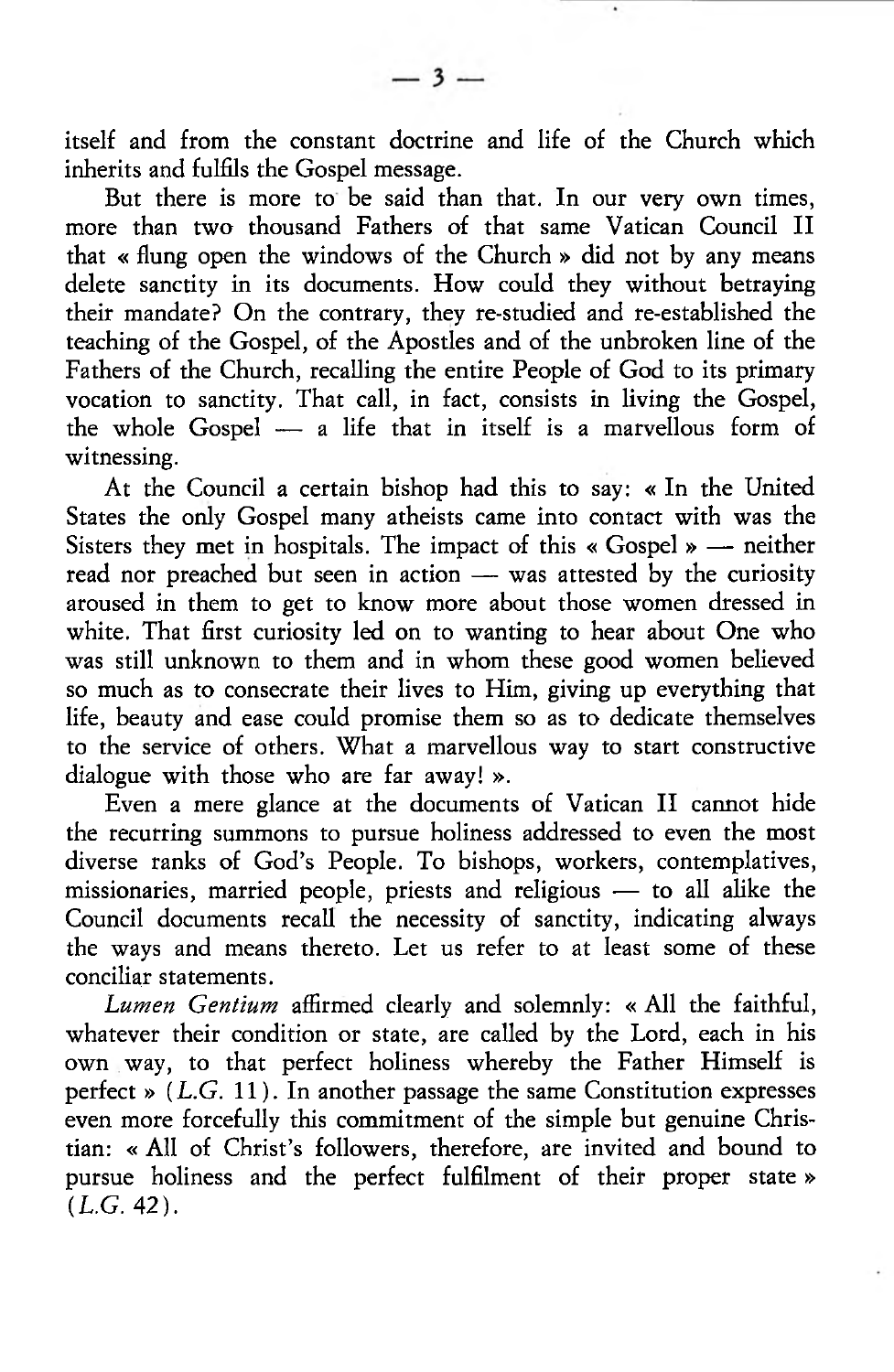#### Professionals of holiness

What of us consecrated religious? The Church of the Council declares us professionals in that following of Christ, that conformity to Christ which consists substantially in holiness and which consequently renders us capable of witnessing to the sanctity of the Church by imitating the poor and obedient, virginal and praying Master. Here again *Lumen Gentium* says verbatim: « Religious should carefully consider that through them, to believers and non-believers alike, the Church truly wishes to give an increasingly clearer revelation of Christ »  $(L.G. 46).$ 

If we desire to be bravely sincere then we must recognize that the fundamental problem, nay the very *raison d'etre* of the religious life is the sanctity of its members. The primary and palpable purpose of those so-called structures and of the persons who exercise authority in religious life is precisely to make the path of holiness easier for those in their care. A spiritual writer gives this interesting definition of the exercise of authority in religious life: « To command means to help the religious do the will of God, in other words to become holy » (Padre Anastasio, *Ascolto di Dio*).

It is on these evangelical and conciliar lines that so many souls in the Church of God move and work even today. True, they don't seek notice, they find little space in newspapers, but their presence is none the less real, none the less effective their action. A careful and attentive look reveals them, however, and they provide faith and hope in the midst of so many signs that could lead one to think of a humanism which, according to one writer, one might identify rather with firsthand diabolism.

Providentially such souls are found in all ranks of God's People, among those who have the highest responsibilities in the Church's hierarchy, among humble religious and hidden apostles, among layfolk dedicating themselves through a sense of dutiful Christian commitment to the difficult tasks of social and political progress, among unassuming workers, among those who often endure acute daily suffering, and even among men immersed in business affairs who do not allow themselves to be imprisoned or contaminated by them — all these convey a sense of justice and evangelical charity.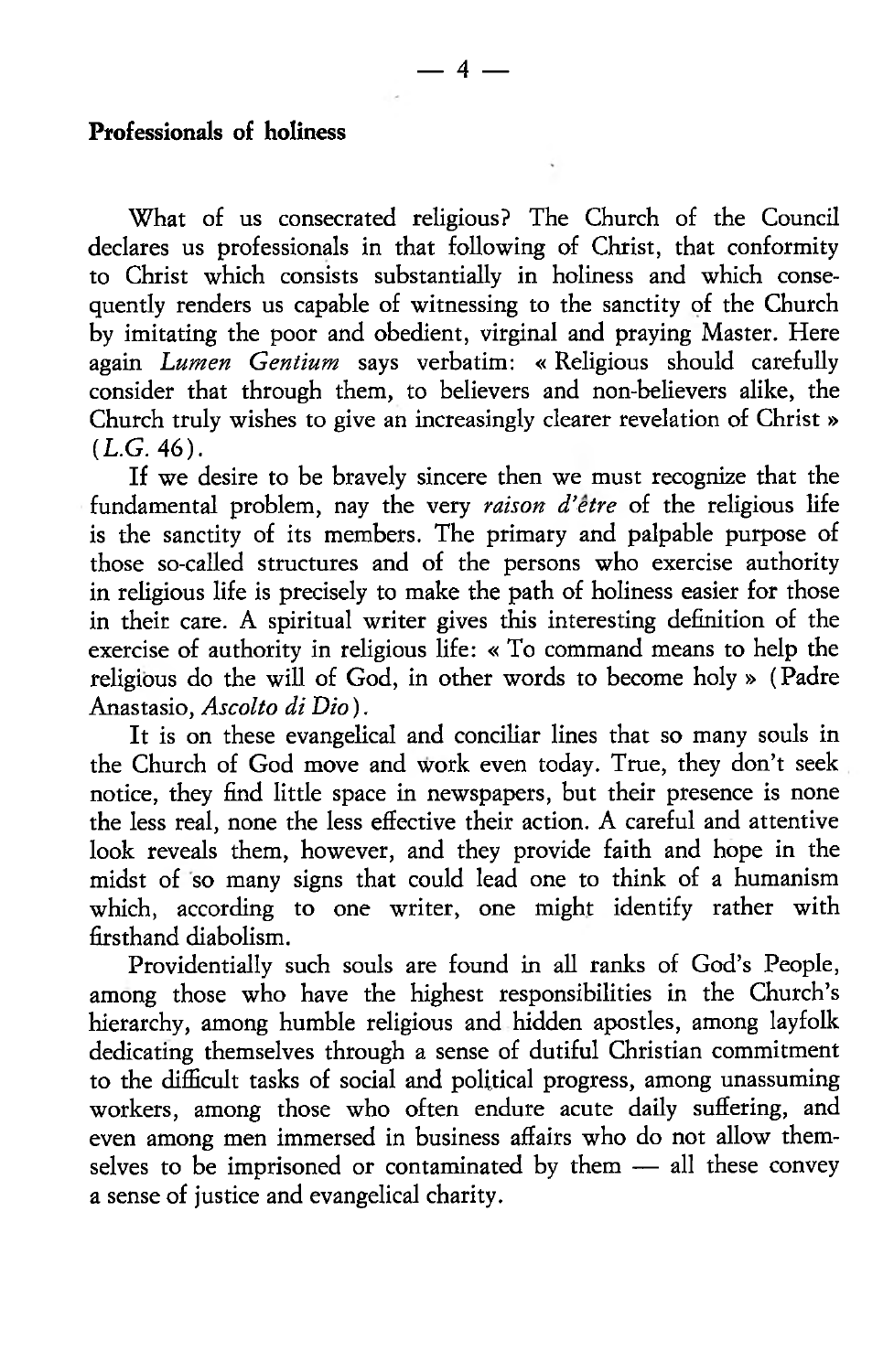### Two modern examples of holiness

Among the many names we could mention I would like to dwell on two: Pope John and Cardinal Bea. We can speak tranquilly about these not merely because they are known to all but also because we are no longer restricted by that sense of respectful reserve which is natural when talking of the living. These two great figures were our contemporaries; there was a big difference between them but both, we may say, thirsted after holiness. Convincing proof of this was not merely their exteriorly impressive lives but, more so, their interior spirit.

Whoever reads Pope John's *Journal of a Soul* and Cardinal Bea's *Diary* finds himself confronted by two giants of living holiness in our very own times. Indefatigably and with youthful ardour, even in old age, they multiplied their activities for the Kingdom of God; they systematically nourished themselves by simple, filial contact with God, ceaselessly polishing and purifying their human personality to conform it as much as possible with that of Him who represented the vivid and thrilling ideal of their lives, Christ Our Lord.

Following the life of Joseph Roncalli one sees on almost every page, we might say, of the *Journal of a Soul* his obvious and constant preoccupation concerning his personal sanctification. Take, for example, this extract during his retreat for his 80th birthday in 1961: « I am very far from attaining this holiness in fact, although my desire and will to succeed in this are whole-hearted and determined ». In order to bring his will to bear upon actual practice he then quotes and applies to himself some excerpts from a precious little booklet by the great Anthony Rosmini — great not only intellectually but perhaps even more so for the holiness of his life:

« Reflect on this thought, that sanctity consists in being willing to be opposed and humiliated, rightly or wrongly; in being willing to obey; in being willing to wait, with perfect serenity...; in acknowledging all the benefits you receive and your own unworthiness; in feeling a great gratitude to others; in respect for others and sincere charity; in tranquillity, resignation, gentleness; in the desire to do good to all and in unceasing work... » (Stresa, 1840. *La perfezione cristiana).*

With extreme simplicity and naturalness Pope John adds: « I find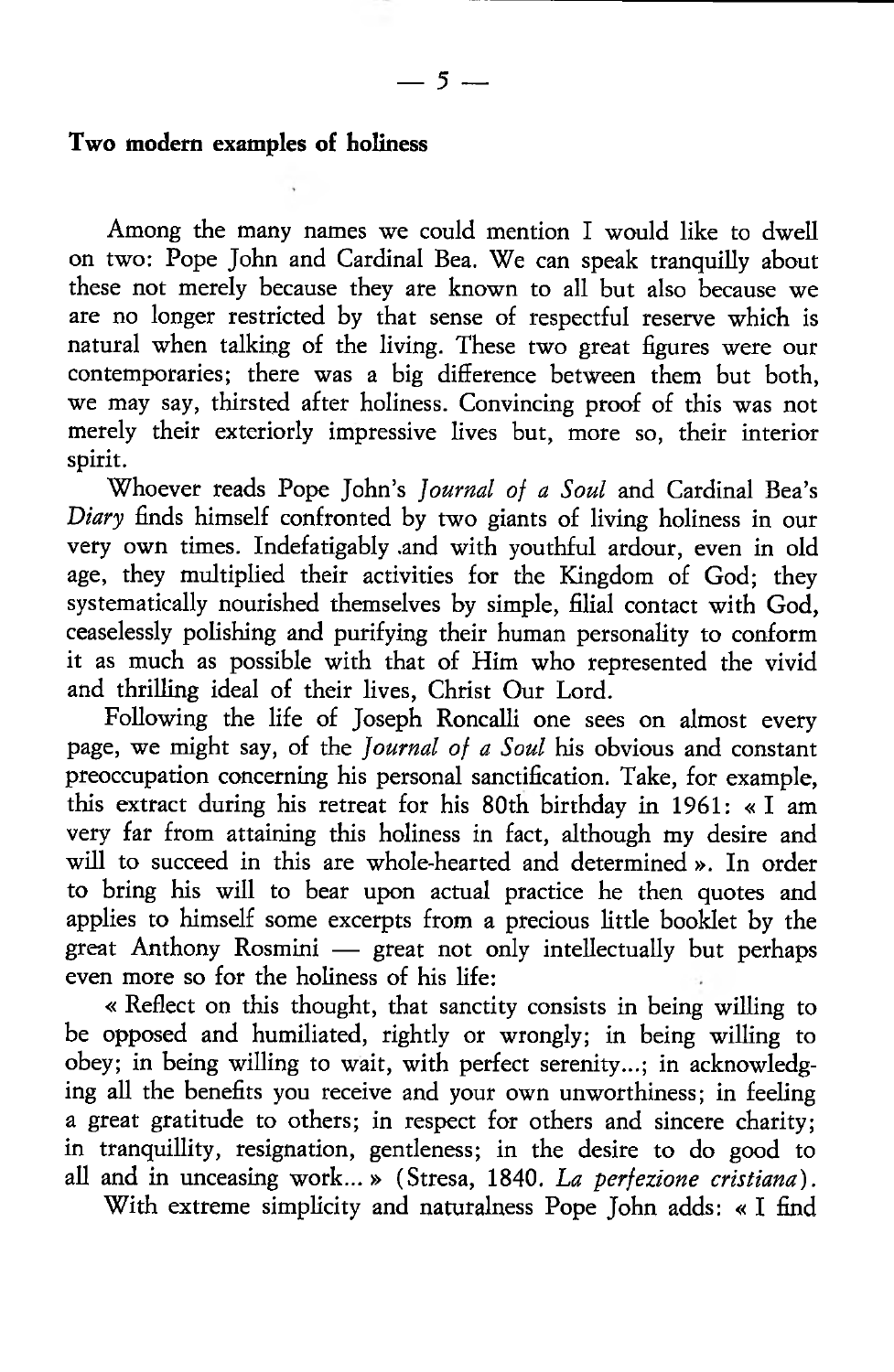it comforting to note that these are simply the applications of my own special motto, which I took from Baronius: *Oboedientia et Pax.* Jesus, You are always with me. I thank You for this doctrine, which seems to follow me wherever I go ».

I think it impossible to gauge Pope John accurately merely by those unforeseeable and courageous gestures of his that were so pregnant with goodness; one needs to know also the source of nourishment from which he constantly drew in his ever-firm determination to get close to Christ, his Model — in other words, his actual efforts after personal holiness.

I mentioned Cardinal Bea and it is interesting to read what he said to Fr. Schmidt, his private secretary who also edited his *Diary.*

When he was elected President of the Secretariate for Christian Unity the Cardinal had already turned eighty but that did not prevent him from making numerous journeys in Europe, four to the United States and one to Constantinople. In the first nine months of 1962 alone he gave twenty-five interviews to the press, radio and television. At the Council he read four official reports, besides speaking on nineteen occasions in his personal right as a Council Father. After his election as Cardinal he presented 260 different publications to the press, including eight books that have been translated into four or five other languages. Here certainly we face a man of extraordinary activity, all the more amazing on account of his age. After his death the discovery of his regularly kept *Spiritual Diary* brought to light and revealed the source of the marvellous energies of this man who was one of the central personalities of the Council.

The notes he made on his life and on his understandably arduous spiritual progress were written with sincerity, constant diligence and humility, revealing spiritual depth and richness, with an unwearying concern and daily effort to approach Christ his Model. He never tired of repeating to himself before God that in the midst of the vast work confronting him each day, the determining element was to be a profound care for his spiritual life — not merely for his own salvation but also for the success of his apostolic activity. Repeatedly he remarks that apostolic action is the more deep-rooted the more intimately it is linked with Christ, whose docile instrument he must be.

Other ideas arise constantly in his *Diary,* e.g. Christ must be the centre of his life, but for him the love of Jesus signified also the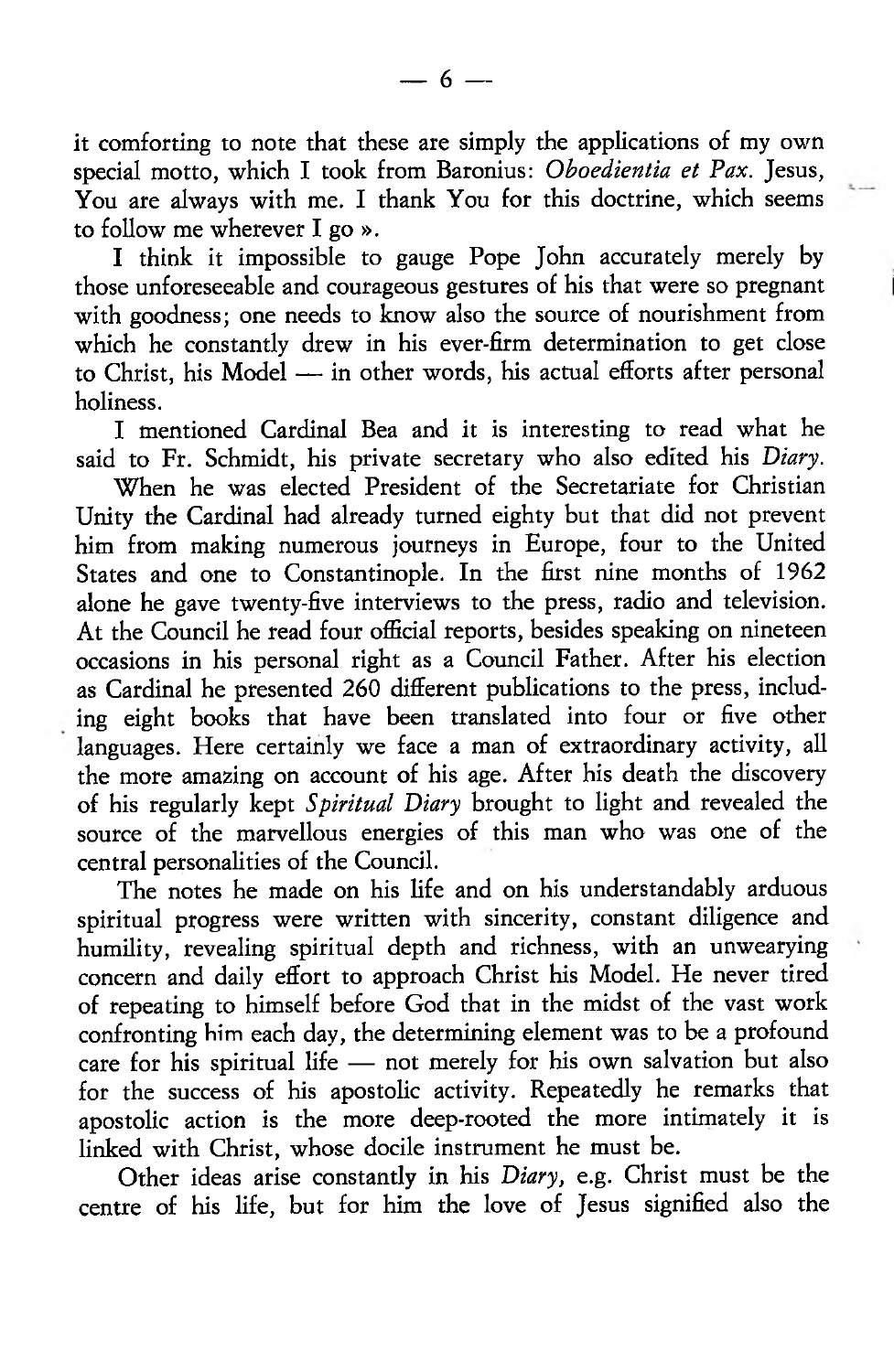constant effort to become Christlike and this above all in genuine love of neighbour, in humility and in serene acceptance of the Cross.

## Don Bosco's message

Dear confreres, here we are faced with a perennial reality which unfortunately all too often today is either ignored or, worse, twisted.

The most fervid activity is truly successful and a real apostolate only when it is the projection of our love for Christ. Jesus, for the apostle, is at once the source, guide and goal of his whole life: this substantially is sanctity. Thanks be to God, even today we have in the Church — and, even if in different forms and situations, in our own Congregation — not a few souls who are energetically living this divine urge which is in practice the fulfilment of the Council's exhortation to us religious: « As they seek God before all things and only Him, the members of each community should combine contemplation with apostolic love. By the former they adhere to God in mind and heart; by the latter they strive to associate themselves with the work of redemption and to spread the Kingdom of God » *(Perfectae Caritatis, 5* ).

But for us as faithful sons it is natural to want to hear what our Father says about sanctity. Don Bosco has indeed something worthwhile saying.

At the dawn of the Congregation Don Bosco said to Don Rua, who was the first Novice Master at Valdocco: « The first aim of our Society is the sanctification of its members. Let each one impress this well on his mind and heart, starting with the Superior General and right down to the last confrere. No one is necessary in the Society. God alone must be the head, the absolutely necessary Master ».

As you see, on this point our Father speaks with a clarity and decision that leave no room for doubt. Nevertheless it is well to recall that Don Bosco was no mere die-hard, fearful of change, a severe ascetic of mediaeval monasticism. He was a man consumed by dynamic, untiring and enterprising zeal for the good of his neighbour, but precisely on this account he understood, and desired his sons to realize that the point of departure and arrival for everyone who enters, lives and works in the Congregation, is God. As he himself clearly repeated on numerous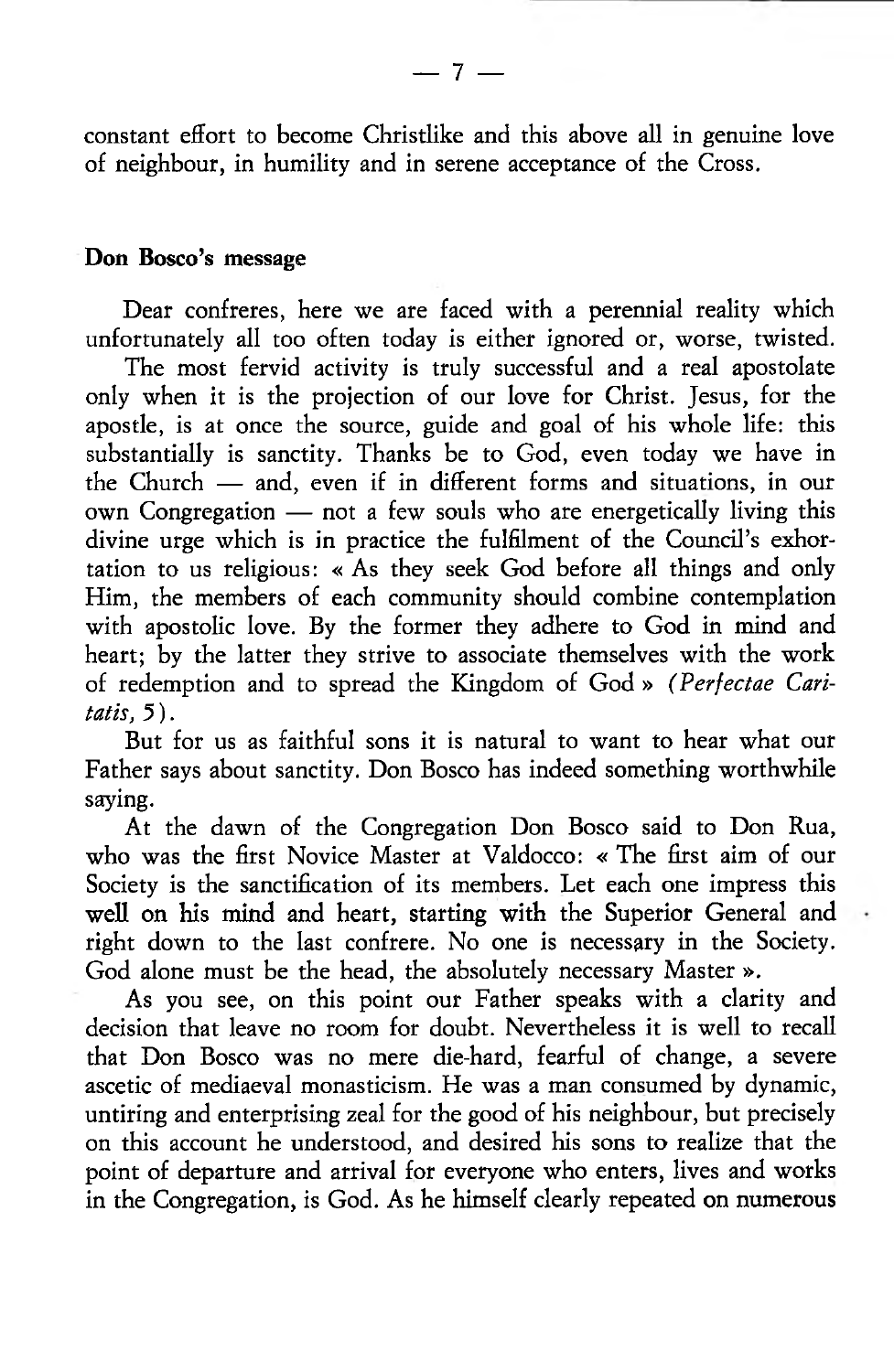occasions and confirmed by his own example, all this is identified with the sanctification of the members of the Society.

# Don Rua's reply

At this stage we may ask how Don Rua responded to this precise programme of sanctification given him by Don Bosco. The reply is given us by people who knew him well and who were at the same time experts regarding holiness.

Before quoting authoritative judgments passed after his death on Don Rua's sanctity I would like to recall the observation of Mama Margaret on young Michael Rua in the early heroic days of the Oratory. Speaking to Don Bosco she said: « John, all the boys here are good but Rua excels them all ». This judgment was to hold good throughout Don Rua's life.

The great Archbishop Andrew Ferrari of Milan, whose own Cause for beatification is in progress, often repeated that if the ancient custom of public proclamation of sainthood by the voice of the people still held, he himself would at once have taken the initiative regarding Don Rua.

Cardinal Cagliero (a man not so easily pleased), who lived alongside Don Rua for so many long years, could say of him at the Process: « In Don Rua there was no such thing as *I* or *my,* but only God ».

Finally, Fr. Rinaldi testified thus at the Process: « Pius X spoke with great veneration to me of Don Rua, whom he knew well, and concluded by saying that Don Rua was a wise man, emphasizing the word and adding, « He was a saint! ».

But what were the features of this sanctity now recognized by the Church, what aspects can interest us who live at a period so greatly different from the one in which Don Rua lived and worked? I shall select a few which seem particularly relevant.

# « Ineffable goodness »

The Milan daily *L'Osservatore Cattolico* of 6 June 1902 gave this portrait of Don Rua: « Going on for 64 years of age, he is tall and thin, with the face of an ascetic, radiating inexpressible gentleness and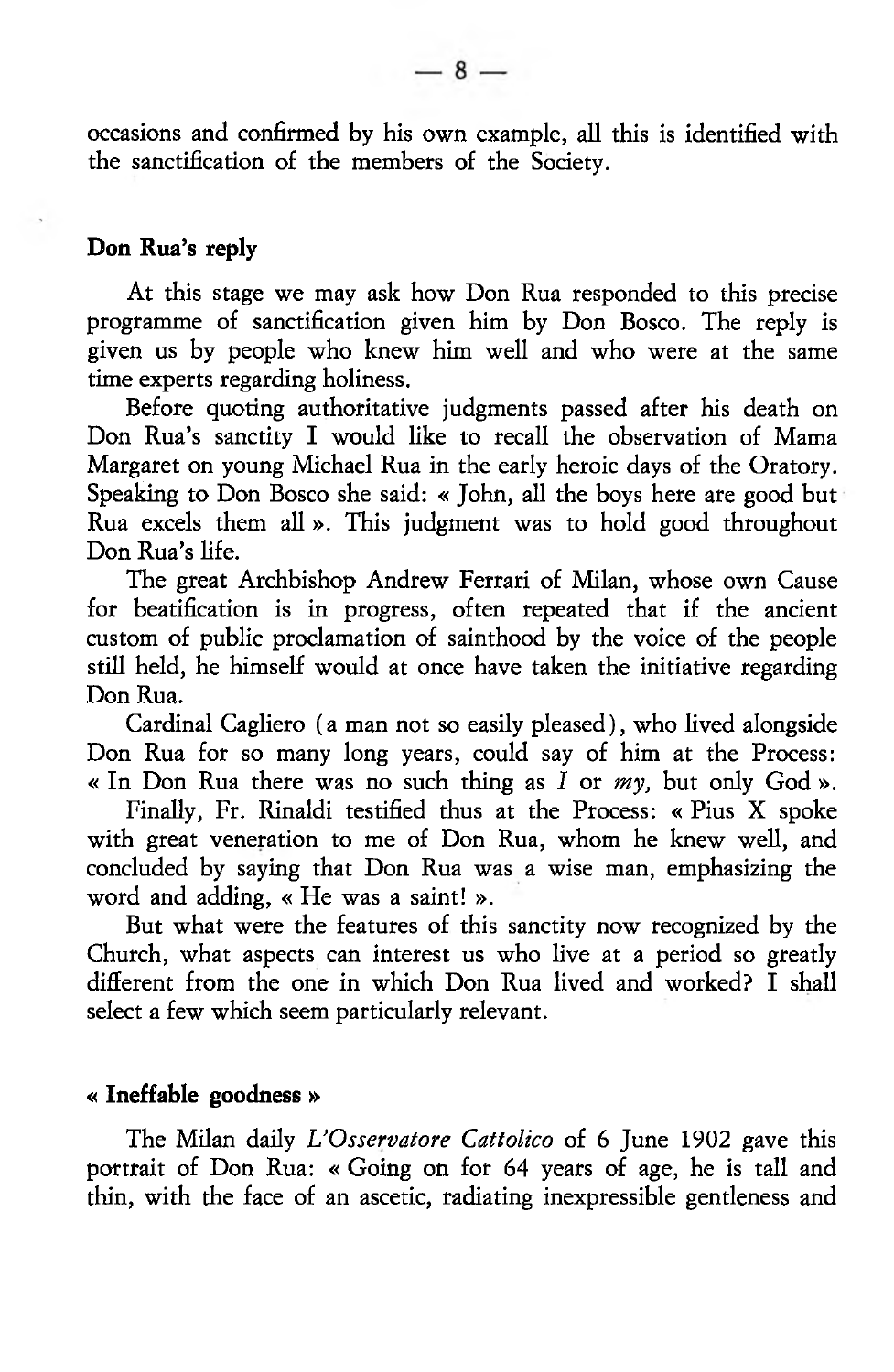kindness. His voice is slight and modest, recalling that of the Founder who in his simplicity knew how to seek the most delicate fibres of his heart and make them vibrate. He is a man of ineffable goodness and of extraordinary activity ».

When hardly twenty-eight years old, Don Rua was the Rector at Mirabello and Fr. Cerruti later declared: « I always remember his indefatigable industry, that fine and delicate prudence of his in governing, his zeal for the religious and moral, the intellectual and physical welfare of the confreres and boys. I still recall so vividly the, I shall not say fatherly but maternal charity with which he nursed me when I fell ill in 1865 ». Especially in that last sentence of that early portrait I feel there are aspects of Don Rua's sanctity which are much valued by modern spirituality, elements that obviously presuppose others that are perhaps less noticeable but even more essential.

That « ineffable goodness » inherited from the Father and mentioned by the newspaper was always preserved and became ever more obvious and impressive as Don Rua gradually took over the government of the Congregation. There were innumerable witnesses to this, people most worthy of trust who often gave their testimony under oath.

Professor Piero Gribaudi of the University of Turin, who enjoyed great familiarity with Don Rua, declared: « His greatest affection went out to the lowly, whom he treated exactly as he did persons of high rank. It even appeared that the more lowly a person was the more courteously he treated him » (Process, pp. 654-703).

Among so many facts about this « ineffable goodness » I would like to quote two that seem to me to be significant.

In our archives we have 115 letters written by Don Rua all in reply to other letters sent him over the course of some years by a poor confrere who was sick and depressed. What is most impressive about them is the fact that each reply was written with an exquisite charity that disregarded all his previous letters. Not much effort is needed surely to appreciate all the patience, understanding and goodness in him that could only arise from a charity that was deeply lived.

The other episode reveals an obvious and delicate understanding and a loving condescension that only an exceptional mother could have for a child who asks for something beyond the limits of all discretion. A certain cleric could not succeed in composing the words of a hymn he was supposed to sing on the feastday of his Rector, Fr. Guidazio.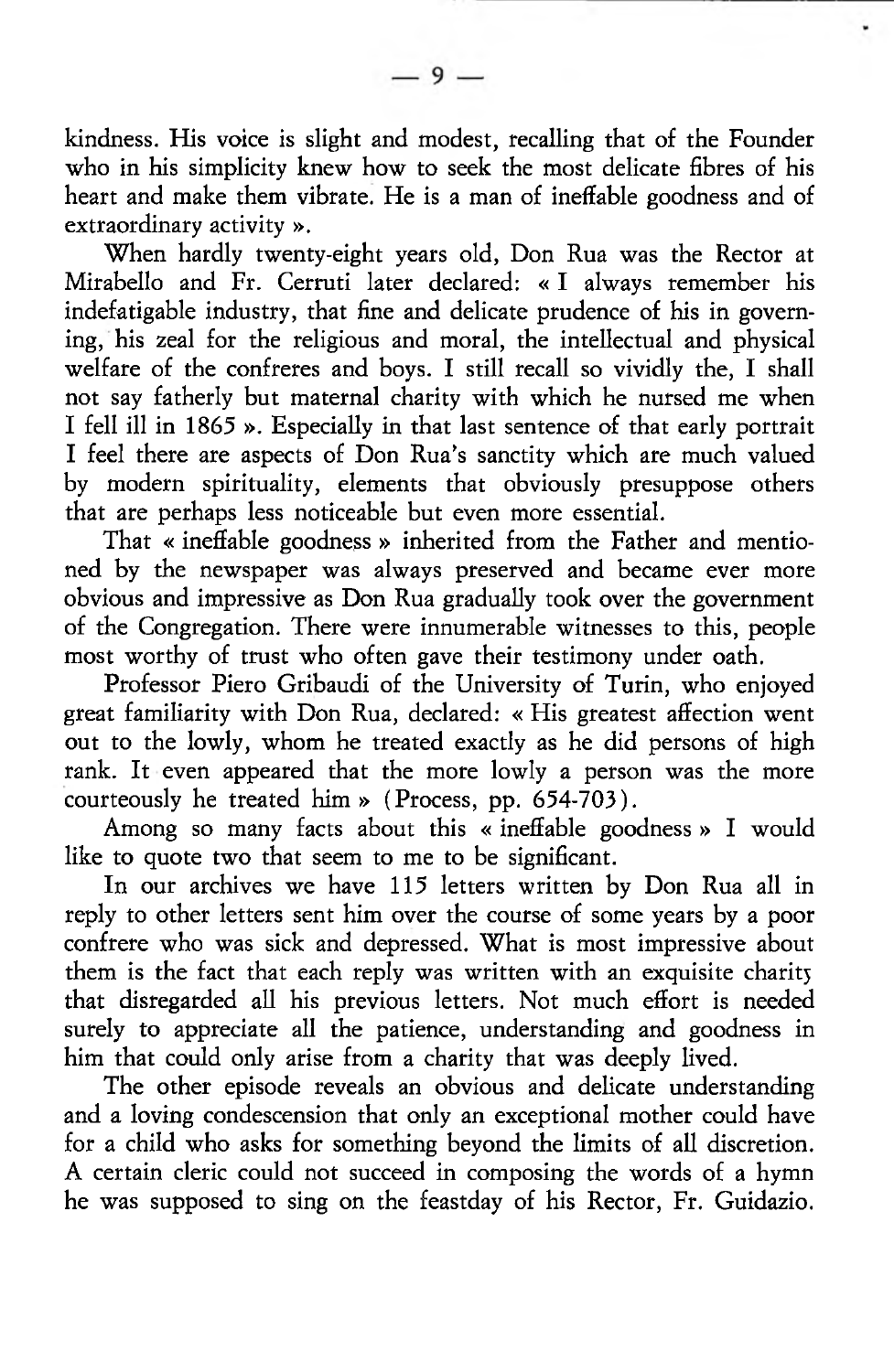He got the incredible idea of writing to Don Rua, the Superior General, asking him to compose urgently a hymn metrically adapted to the music already in hand! A few days before the feast the cleric received the hymn so boldly commissioned from the Rector Major. Each one can draw his own conclusions.

We can understand therefore how Don Rua could declare to the Salesians in the Argentine immediately after the death of Don Bosco: « The great charity which infused the heart of our beloved Don Bosco of holy memory animated his example and words and sparked off the love which God placed in mine so that I felt galvanized by his love. Hence if in succeeding him I have not inherited the great virtues of our holy Founder, I feel that Our Lord has granted me his love for his spiritual sons... I consecrate all my days and all the moments of each day to you... And so I pray for you, think of you, and act on your behalf as a mother does for her only child ».

# Extraordinary activity

The other aspect of Don Rua's sanctity which I wish particularly to bring out is that extraordinary activity mentioned in that Milanese newspaper.

It seems incredible that a man of his fragile frame and of such delicate health could stand up to such intense and vast daily activity, interesting himself in the widest range of Salesian apostolate, promoting and actuating enterprises which at that time appeared extraordinary and daring. His example is a valid intimation and spur to us also today not to tarry in static and sterile forms of activity which obviously do not respond to the needs of souls.

The mainspring of all Don Rua's activity is to be found above all in the teaching and example of Don Bosco which he absorbed over the long years spent at his side. Don Bosco repeated in word and work: « Not penance and discipline, but work, work, work ».

Needless to say this spirit of work propagated and exemplified by Don Bosco is an element of sanctity linked with prayer. The Acts of the XIX General Chapter speak very meaningfully in this regard, stating: « Prayer and work are the two joined hands which must never be separated, still less opposed. Jesus Himself has given us the example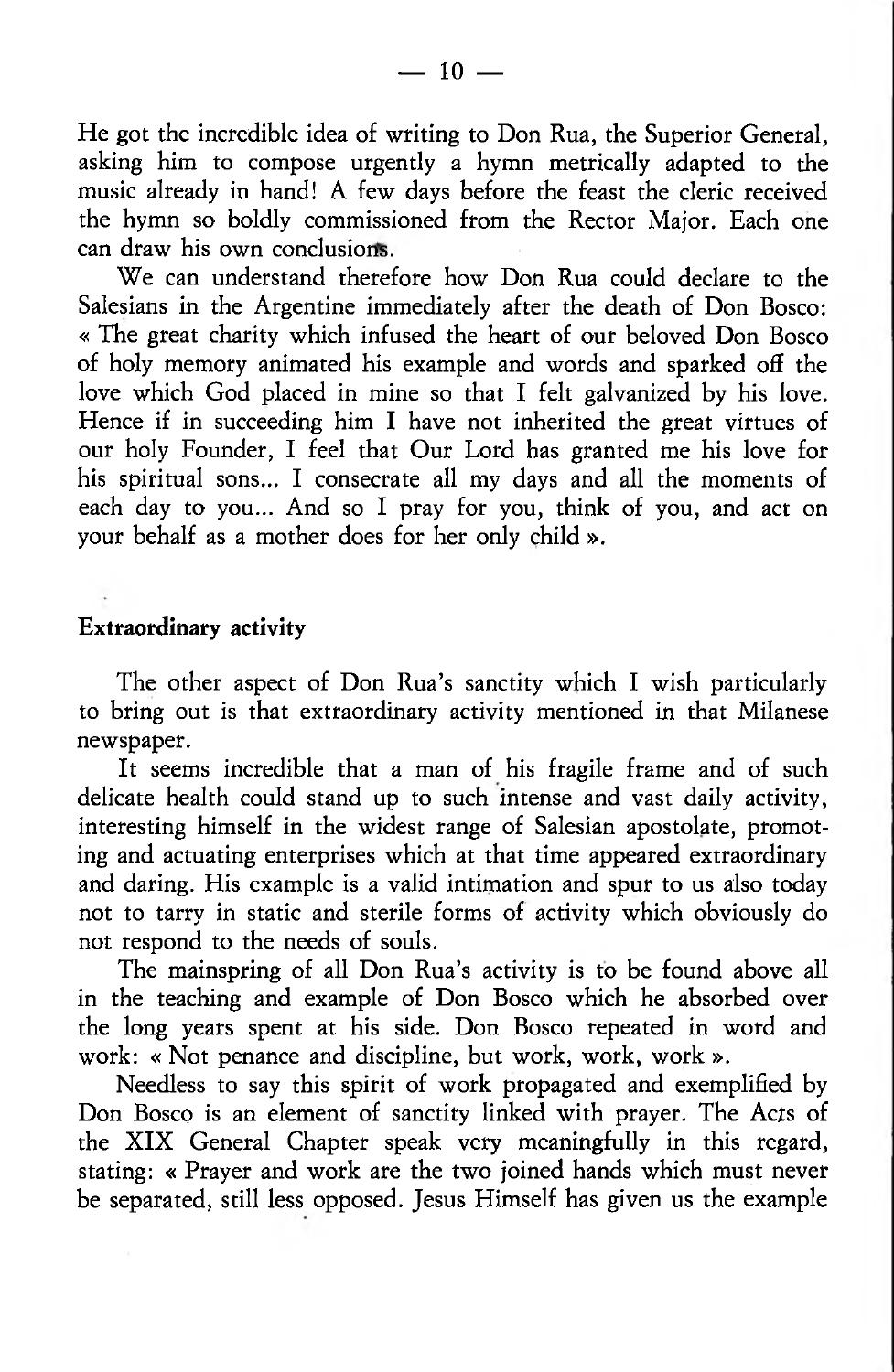in this ». Don Rua had assimilated the Salesian asceticism of work really well.

As a young Salesian he himself had come close to death on account of overwork and on that occasion the good Father said to him, « I don't want you to die: you still have much work to do ». Don Bosco was right, and who could measure from then onwards the bulk of Don Rua's incessant work and his innumerable achievements? Even beyond the government of a Congregation still in its infancy Don Rua found time for many other enterprises.

Whilst busying himself above all as spiritual guide of the confreres through his edifying circular letters and numerous meetings, he gave his attention also to the Oratories (for which he had inherited Don Bosco's love), the Missions, the Cooperators, the Past Pupils, and to all sectors of the Salesian apostolate.

Not content with all this activity he somehow managed to undertake numerous journeys in order to meet his sons in their actual field of work. He was called the « salesman of charity » and in the course of twenty years covered many thousands of kilometres. How much indeed those journeys cost him! He never got used to the sea travel (one long torment for him), the wearying nights endured as a third-class passenger of the poor trains of those times, the continual changes of bed, food, uses and customs which gave his fragile body unimaginable fatigue and suffering.

### Sensitivity and openness to the problems of the times

Allow me to mention some of the enterprises which demonstrate Don Rua's open-mindedness, sensitivity and dynamism.

He promoted and organized six congresses for the Salesian Cooperators, starting with the international gathering at Bologna. On that occasion the *Civiltà Cattolica* said: « The international Congress of Salesian Cooperators at Bologna has been a splendid example of religious industry and the Salesians deserve praise for knowing the times and how to work in them, having chosen the poor and the workers as their apostolate ». For the first time in the history of such congresses correspondents of sixty newspapers were present: 39 Italian, 4 Spanish, 7 Austrian, 4 French, 1 German, 3 Swiss, 2 English.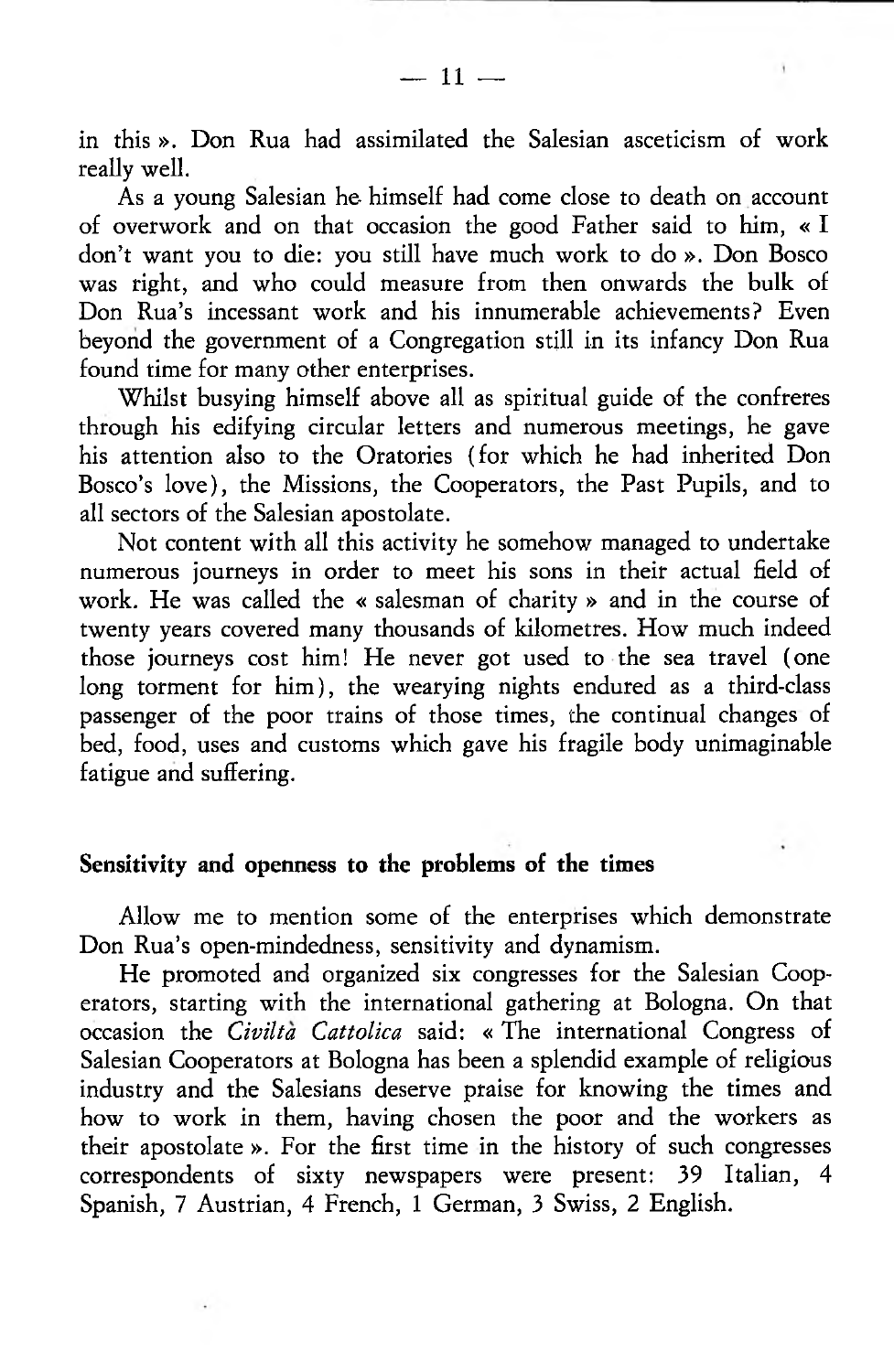Perhaps few Salesians, particularly among the younger generations, know the great and practical interest Don Rua took in the workers and their problems. He was on very friendly terms with Léon Harmel, a great leader in the workers' movement in Europe at that time. At Valsalice in 1891 Don Rua welcomed 4,000 workers who, under Harmel's direction, stopped off at Turin to pay homage at Don Bosco's tomb before going on to Rome. In a speech at their lunch that day he brought out the conspicuous place that labour and the Christian worker held in the life of Don Bosco, expressing his own lively admiration for their social efforts. That these words of his were not mere facile compliments can be proved by one fact among many.

During the last years of the nineteenth century and the first of our own, Italy went through difficult and sometimes very grave times on account of the social and labour disturbances taking place in the newborn industrial society. At Turin in 1906 the labourers in the big Poma textile factories went on a strike that lasted several weeks and gravely harmed the workers themselves. The two sides could not reach an agreement and Don Rua, a personal friend of the director, set himself to the task of using his influence until finally, on Sunday 10 July, after a long meeting he was able to announce to all the workers that a reasonable and advantageous settlement had been arrived at by both sides and work could be resumed next day.

Regarding workers it is worth recalling the fine efforts Don Rua made to help and direct Cesarina Astesana, a great social worker in Turin. Avoiding any effort to make himself a substitute trade-unionist or mob-instigator he acted always as a priest, a wise counsellor and a Christian guide to the leaders of the workers' movement. On the social front Cesarina Astesana fought against three enemies: Sunday work, excessive hours of labour, grossly inadequate wages. Behind this great trade-unionist stood Don Rua, offering prudent advice and even economic aid.

# The wellspring

In the midst of his intense and extraordinary activity, and often surrounded by grave difficulties, Don Rua had to confront complex problems and situations that were frequently extremely painful. One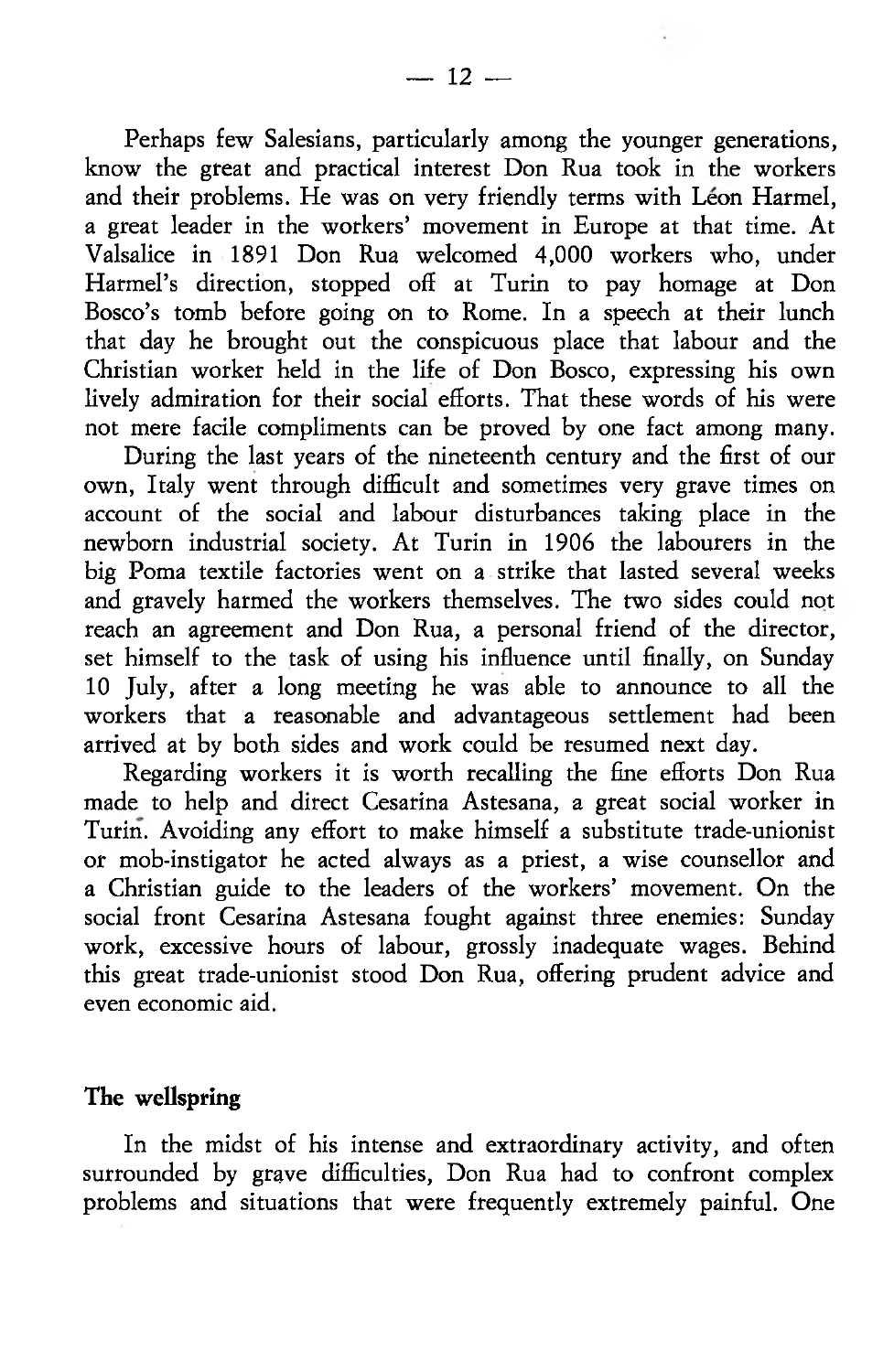might ask, then, how ever he found time for all this enormous mass of work and enterprises without becoming exhausted, maintaining instead that serenity of his attested to by so very many witnesses. I think the reply can be found in this affirmation of Fr. Francesia: « Don Rua found his rest in prayer ». One could perhaps go further and say that in prayer and contact with God Don Rua found not only rest but also renewed strength to practise daily that motto of Don Bosco's, « I seek souls, and souls alone » — a programme adopted one hundred per cent by his most faithful disciple.

Actually, in spite of varying shades and characteristics, the dynamism of the saints always has one only source of energy: faith. They have a faith that sees the Invisible, the supernatural, and brings about continual communion with God. This communication is a colloquy, inflamed by charity until it explodes into that unquenchable thirst to give oneself to one's neighbour, in order to bring him along to Him whom one loves and to whom one has vowed one's life explicitly through love.

That was precisely Don Rua's case. Only when one sees how impregnated his life was by the supernatural can one explain all the dynamic force of his unwearying activity and its success. Within the compass of this letter it is not possible to exemplify and document all this fully, but whoever commendably reads the biography of Don Rua will see at once the truth of what I have said.

## « The Pope's Priest »

I think it would be a serious omission to say nothing about an aspect of Don Rua's sanctity that seems to me to be intimately bound up with his spirituality, with the very source of all his activity as a Salesian, priest and superior. If in fact it is true that, following his Father's example, Don Rua found in the Eucharist and the Blessed Virgin the strength and assurance to be able to respond with serene and joyful generosity to the call that each day resounded in his heart, it is no less true that in his daily life he saw and found in the Pope the clear light and guide of all his action.

Don Rua always looked to the Pope with the eye of faith but ever, like Don Bosco, with the heart of a devoted and faithful son.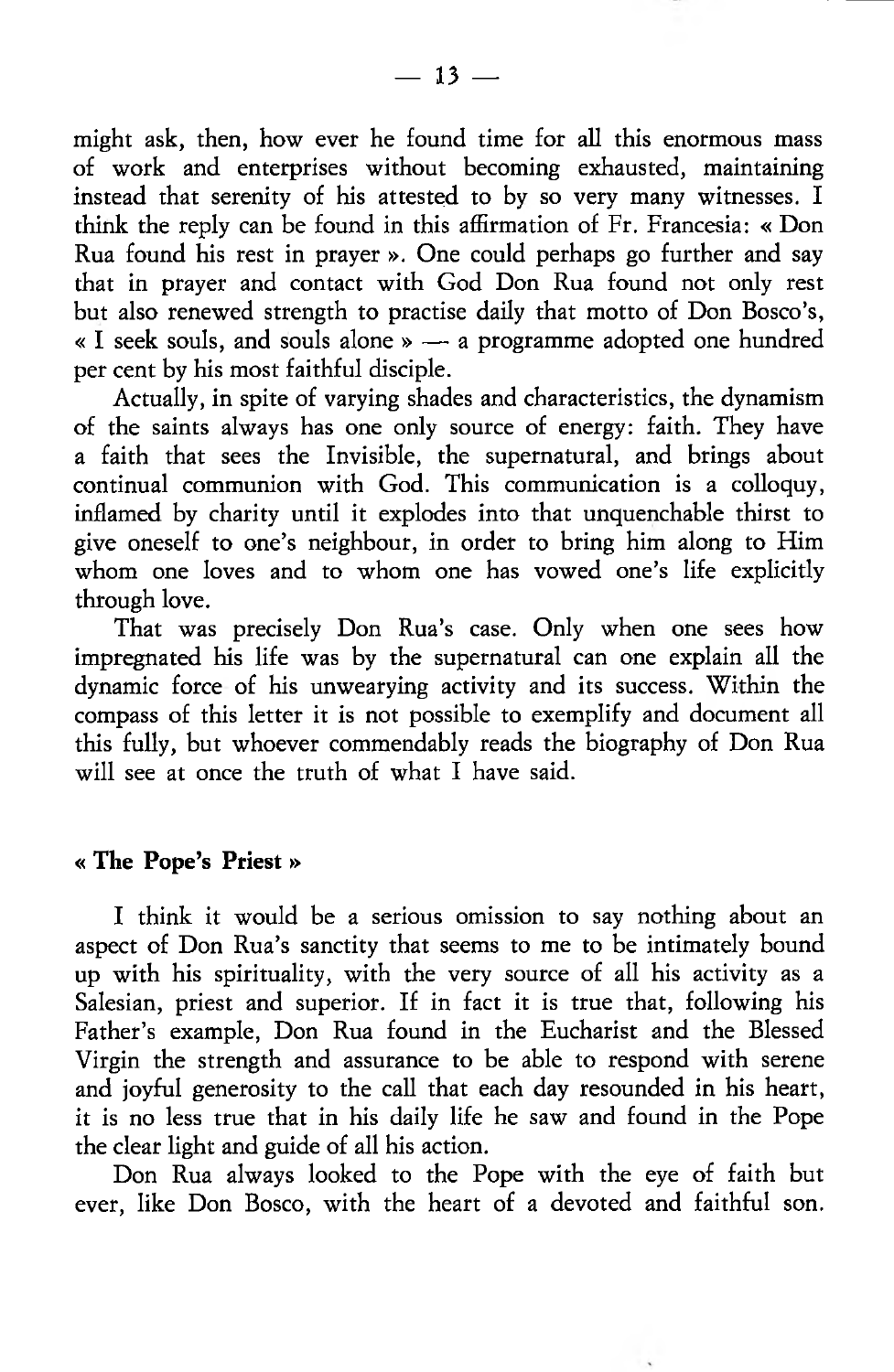Providence reserved for Don Rua even more than for Don Bosco very hard and even heroic trials to prove this loyalty and docility. During his rectorship the Holy See issued various decrees that seemed to strike at the very roots of certain traditions in the Congregation that were considered important and characteristic of our spirit. Don Rua felt deeply the blow caused by these unexpected arrangements but in spite of his grief he at once became a champion of obedience to the dispositions of the Holy See, inviting the Salesians, as true sons of the Church and of Don Bosco, to accept them serenely and with faith.

In 1959 in front of the caskets of Don Bosco and St. Pius X in St. Peter's Square, Pope John defined Don Bosco as « the Pope's priest ». In an autographed letter to our dear Fr. Ziggiotti the same Pontiff affirmed: « One cannot fully understand the spirit that always animated Saint John Bosco if one forgets his very special devotion to the Chair of Peter ». Even in this Don Rua reproduced the spirit and likeness of his Father, for he was another Don Bosco.

St. Pius X, who unwittingly put the faith and obedience of Don Rua to the test, was able later (24 July 1914) to say of him to Mgr. Salotti, defender of several causes of beatification: « Don't forget Don Rua. I find in him all the heroic virtues that make a saint. Why are the Salesians delaying in starting his Cause? In him we are confronted by a great Servant of God! ».

But to round off this papal re-affirmation of what Don Bosco himself thought of Don Rua, I would like to recall your attention precisely to the constant attitude of Don Bosco, Don Rua and all their successors concerning the Pope and the Holy See, their obedience based on faith and love translated into humble but heartfelt service. That attitude is the irreplaceable prerogative transmitted by Don Bosco to the Congregation and to all his sons.

In these times of easy but not always logical contestation and criticism in the Pope's regard, we who feel and boast of being heirs of our Father's spirit should feel ourselves committed to being filially docile and faithful to the teachings and directives of the Pope. Let us state clearly that any different or — worse — any critical attitude would be not only foreign but completely opposed to our spirit and definitely un-Salesian. Don Rua gave magnificent example of this, born of suffering, proving once more that when obedience is accepted in a spirit of faith it always ends in triumph.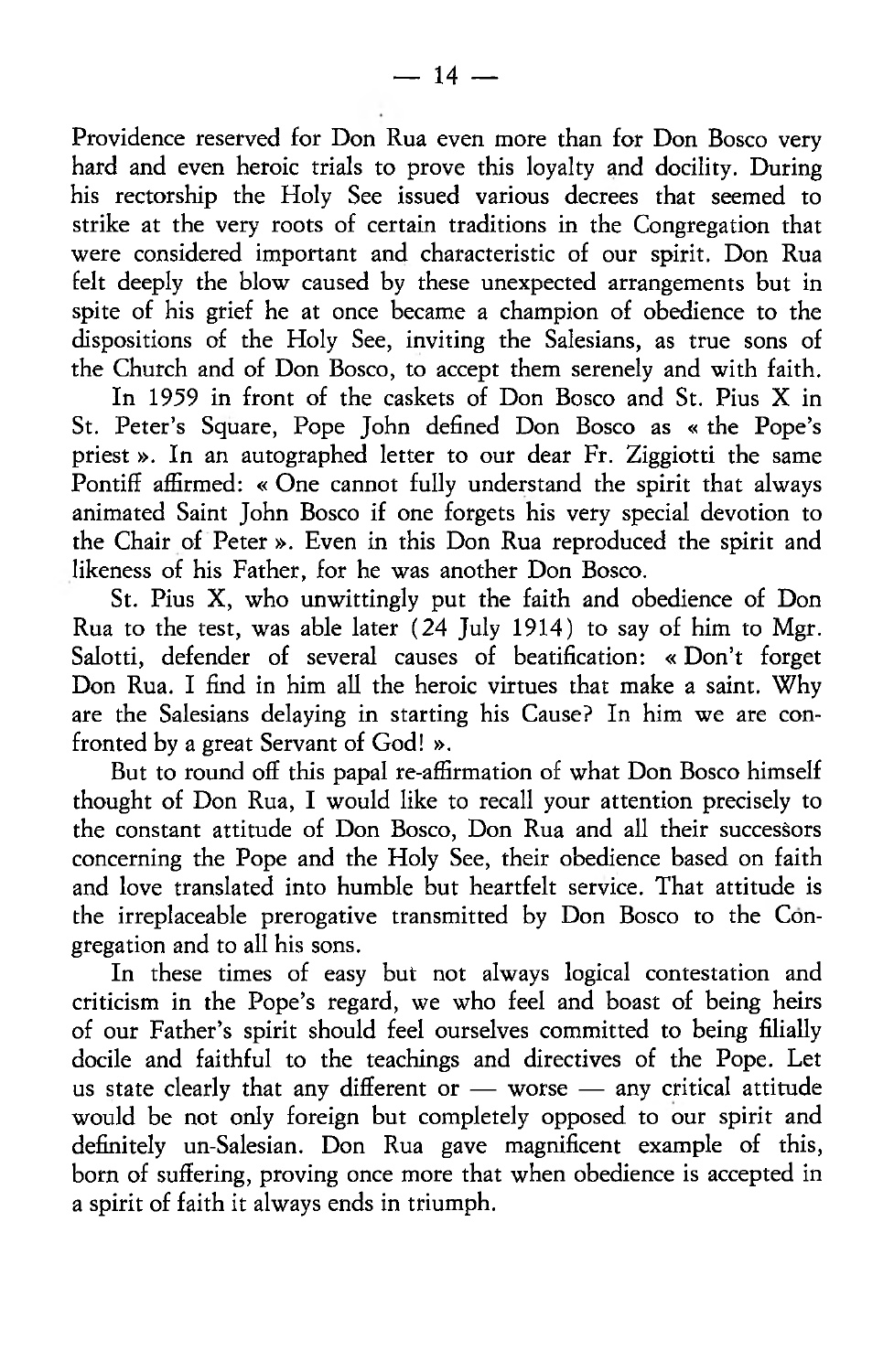But now we must conclude.

At the beginning of this letter I said that the beatification of Don Rua comes to us at this juncture in our history as a gift and as a warning. Precisely in view of our impending Special General Chapter it is our duty and in our true interests to evaluate both the award and the message implicit in Don Rua's being raised to the altars.

Even though Don Rua lived in an environment and in an historical and cultural clime different from our own, that is no excuse for disregarding the message. As a modern writer, Carlo Snider, says, the spirituality of our times, even though differing from the past, does not reject sanctity *( Osservatore Romano,* 1-2 February 1971). The Christian of today knows that in the lives of the saints « God vividly manifests to men His presence and His face» *(Lumen Gentium,* 50). Snider continues: « The man of today looks to the saint not only for the stimulus of example but also for the support and evidence of a witness of life and action analogous to what he himself as a Christian must render each day of his earthly life to God, the Church and men ». That statement is true for every Christian and especially binding on religious and Salesians.

Precisely in view of our Special General Chapter I feel we should take note actively of the reality to which the image of Don Rua's Salesian sanctity recalls us. At the beginning of his rectorship, in outlining his objectives to the Salesians, he expressed the complete loving commitment he felt towards each of them and concluded: « One thing alone I ask of you: Become holy! ».

My dear confreres, we can be assured that both Don Bosco and Don Rua would say the same thing to us today. The first and ultimate aim of our Congregation is, and should be in fact, our sanctification in harmony with all the other objectives, means and modes of apostolate to which we are called. The vitality, nay the very life itself of the Congregation is subservient to and ultimately bound up with the presence of holiness in it. An echo of the sentiments of Don Rua and Don Bosco can be found in those of Paul VI: « The Church needs your sanctity ». Such appeals can be neither ignored nor underestimated.

Let each of us, in his own rôle of responsibility, pray and work towards ensuring that the Special General Chapter recall the message